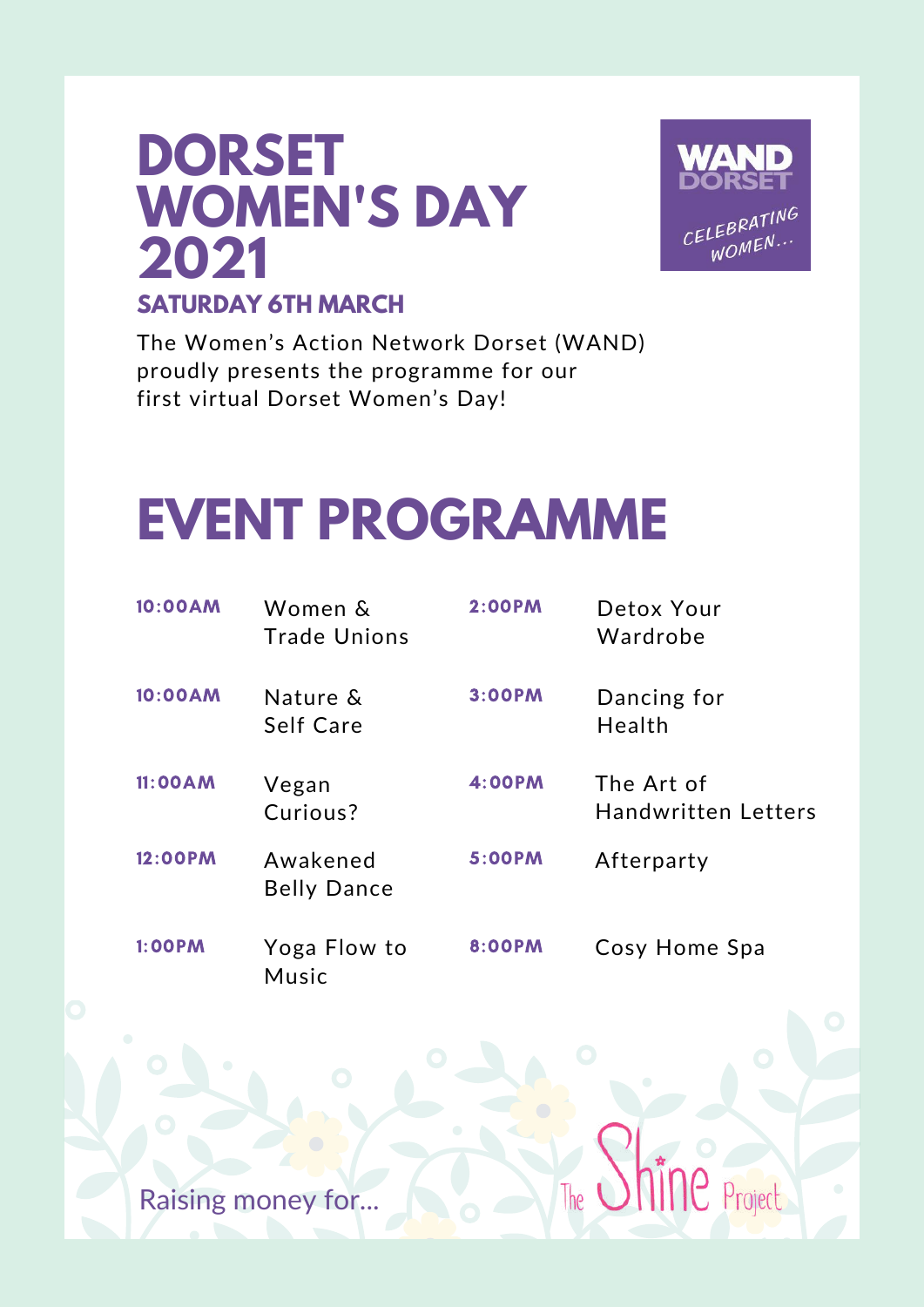# **DORSET WOMEN'S DAY 2021 NOTE FROM WAND'S CHAIR**



For 2021, our committee made the decision to theme the event all about wellbeing and self-care. Things have been challenging for us all recently, so we are really looking forward to hosting an event which encourages us to be kind to ourselves – at the same time as bringing women in Dorset together.

The workshops will take place via Zoom and you are welcome to join in with as many (or as few) workshops as you like. All Dorset Women's Day participants are also warmly invited to our "afterparty" at 5pm – we'd love to hear what you thought of the day!

WAND have also decided to fundraise for the **Shine [Project](http://shineproject.org.uk/)** via our events this year. The Shine Project do some really invaluable work with teen girls, with the aim of building their confidence, self-esteem, and mental and physical health. While Dorset Women's Day workshops are free to attend, participants are encouraged to make a **[donation](https://www.gofundme.com/f/wand-fundraiser-for-the-shine-project) to Shine** if they are able to do so.

On a practical note, some workshops require advance registration, so please do check the event information for each workshop carefully. Full information about each workshop can also be found on our **[website](https://wandwomen.org.uk/events/)** and **[Facebook](https://www.facebook.com/fantasticdorsetwomen/events) page**, and you are always welcome to contact us via email at wanddorset@gmail.com

Lastly, WAND would like to thank our wonderful workshop leaders and volunteers for their time and contributions to the event – you are all amazing.

We hope to see you at Dorset Women's Day!

**Laura** WAND Chair

Raising money for...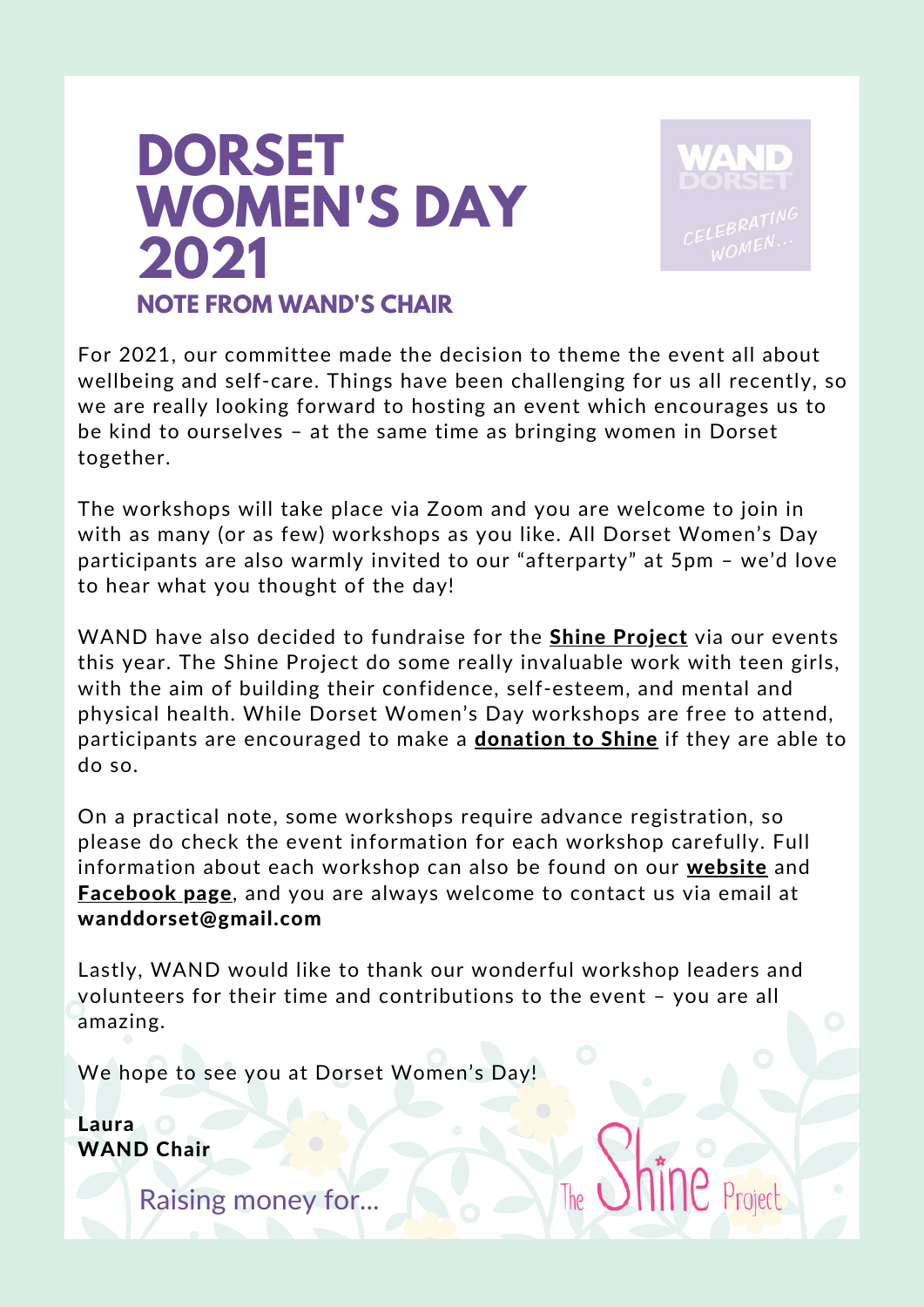### 10:00AM - 10:50AM





#### Women & Trade Unions: What Can Trade Unions Offer Women? Hosted by Amanda Brown & Becky Brookman, UNISON

In this workshop, Amanda & Becky from UNISON Dorset (part of the Women's Self Organised Group) will be sharing what a Trade Union is, and what Trade Unions can offer to women in their work. The official theme for International Women's Day in 2021 is also #ChooseToChallenge, to recognise the power that we all have to call out gender bias and inequality – much of which is experienced in the workplace. One of UNISON's main aims is to help workers fight for fairness, and this session will leave you feeling informed about the benefits of Trade Union membership for women.

No maximum number of participants.

To register for this workshop, please [follow](https://us02web.zoom.us/meeting/register/tZcuc-Gupj4tHdEeVoIPXGsCsbuvqhC3jPmM) this link. You will be sent a confirmation email with instructions for joining the Zoom.

### 10:00AM - 10:50AM



#### Nature & Self Care - Hosted by Emma Pritchard

Emma is a qualified counsellor and life coach who puts self-care at the heart of her work. She works indoors and outdoors, combining creative therapeutic interventions with shinrin yoku (forest bathing) in natural environments. In this session, Emma will share with you her passion for using nature to support wellbeing. You'll learn why self-care is important and how you can use the natural world to help with relaxation and healing. The session will incorporate a guided visualisation exercise.

Maximum 20 participants.

To register for this workshop, please [follow](https://us02web.zoom.us/meeting/register/tZAvc-GoqDstHdJXB_8_Fen98oGiAxJBZU01) this link. You will be sent a confirmation email with instructions for joining the Zoom.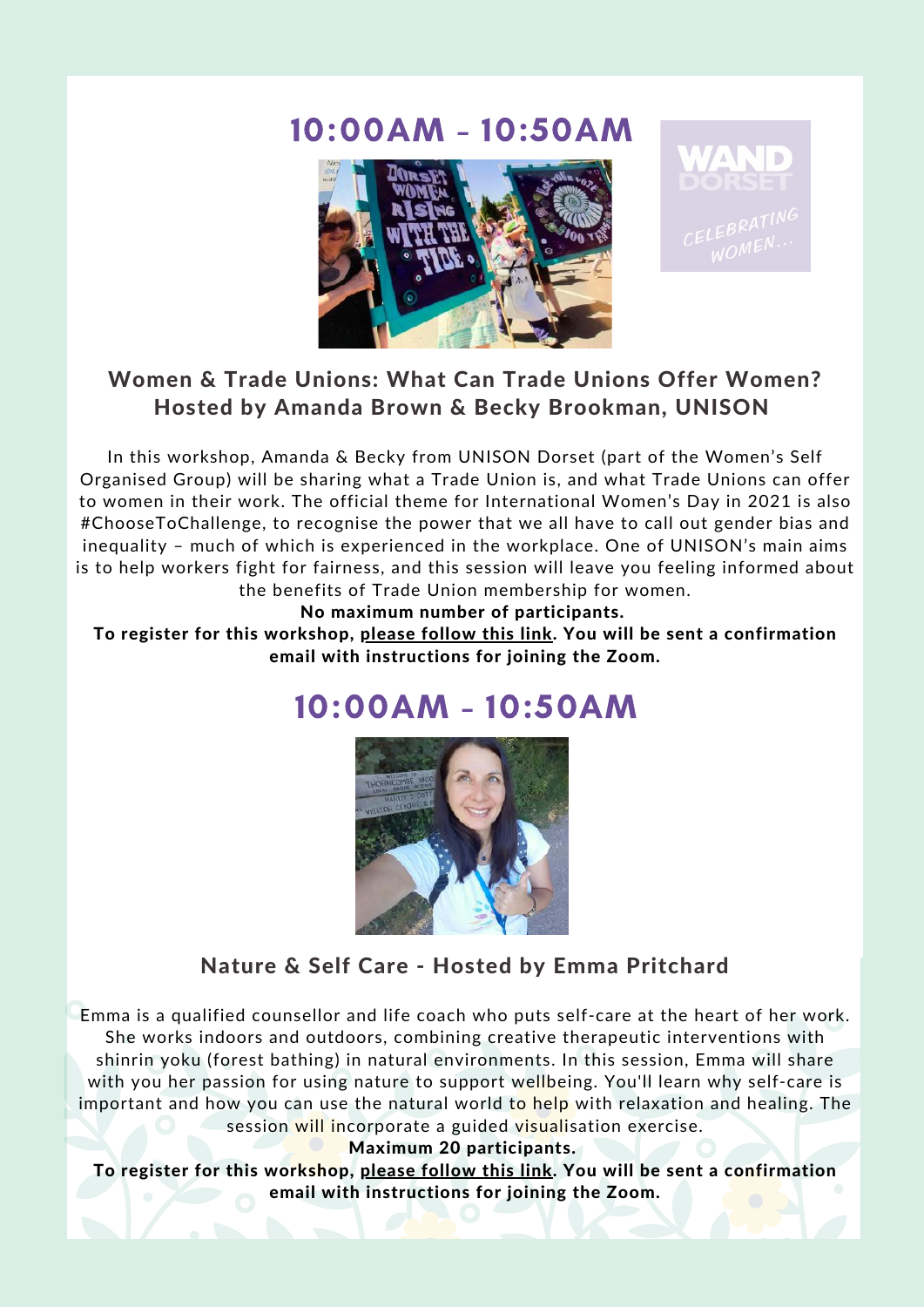### 11:00AM - 11:50AM





#### Vegan Curious? - Hosted by Julia Forrest-Wilson

This year, Julia decided to participate in "Veganuary" for the first time. Julia will share her story as a vegan newbie, including some tips on the delicious plant-based foods that she discovered through the month. This session is ideal for anyone interested in veganism (whether you too are a vegan newbie, vegan-curious or a veteran vegan!) who would like the opportunity to connect with like-minded women.

No maximum number of participants.

To register for this workshop, please [follow](https://us02web.zoom.us/meeting/register/tZMuf-yvrD8tGtM56CuWeAh-MOSF-WAIvzs3) this link. You will be sent a confirmation email with instructions for joining the Zoom.

### 12:00PM - 12:50PM



#### Awakened Belly Dance - Hosted by Fiona Penfold

Awakened [Bellydance](https://www.awakenedbellydance.com/) is a multifaceted and self transformative process that combines Egyptian Bellydance, guided visualisation and energy healing into a moving meditation. It is perfect for women who have an interest in movement for healing and reclaiming your sovereign dancer. No belly dance experience is necessary and you will be able to work to your own level of comfort and ability. In this workshop we will focus on grounding, emotional balance and expression, finding our inner wisdom and guidance and practicing

self care from the heart.

No maximum number of participants.

To register for this workshop, please [follow](https://us02web.zoom.us/meeting/register/tZ0tduqgrTssHdb0phm390bT8aUUaZLnQvmY) this link. You will be sent a confirmation email with instructions for joining the Zoom.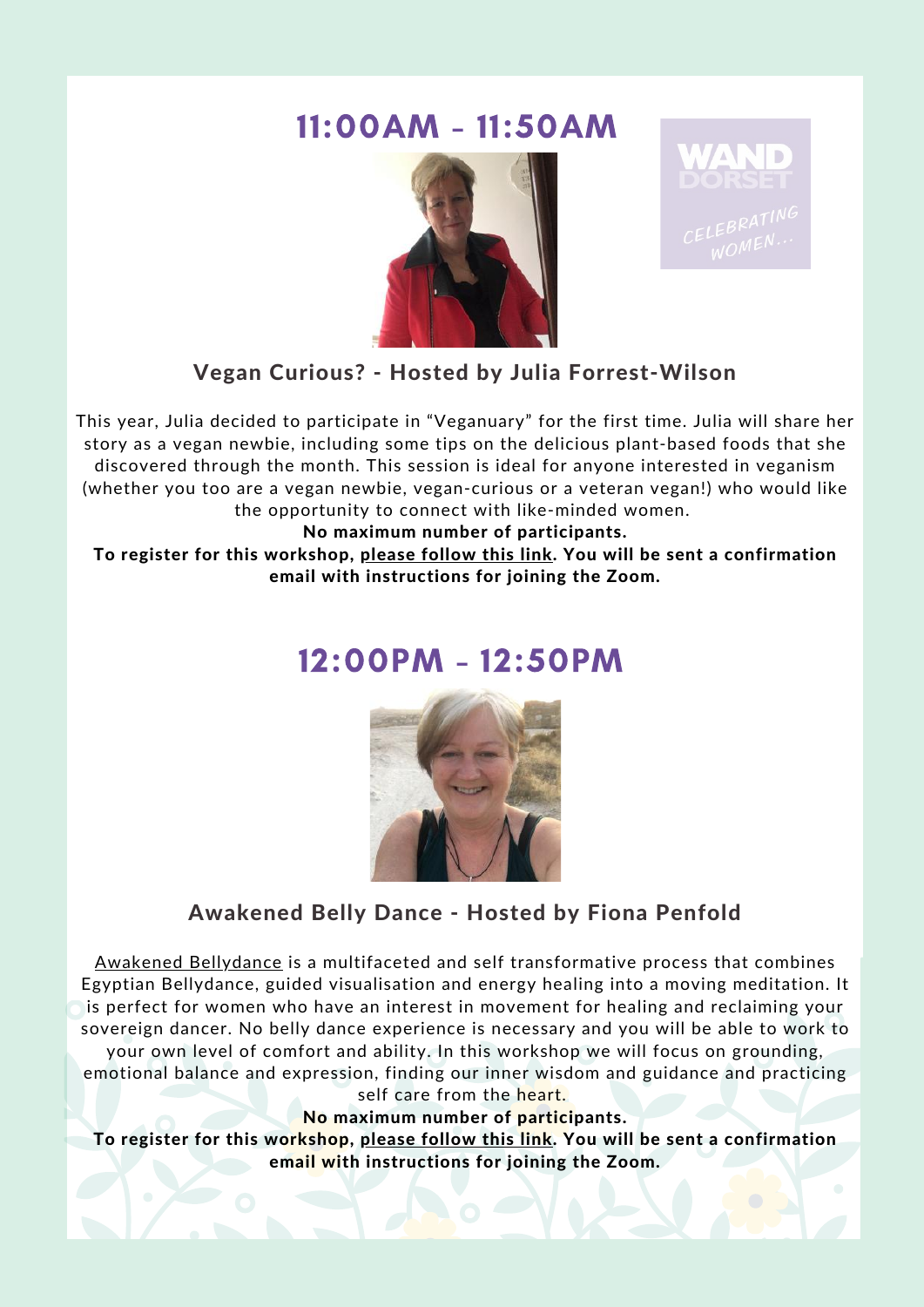### 1:00PM - 1:50PM





Yoga Flow to Music - Hosted by Carol Macartney

Carol lives on the Isle of Wight, where she has been inspiring and empowering women through yoga and dance for almost thirty years. She runs retreats around the world (or did before COVID!) and now offers her workshops through Zoom. For this Dorset Women's Day session she will be offering "The Goddess Arises" gentle flowing yoga and celestial communications to mantric music. The session welcomes everyone to join regardless of age, shape or yogic ability, just come with an open heart and a smile. Please wear something comfortable that you are able to move around in. Find out more about Carol's work here: [www.carolmacartneyyoga.co.uk](http://carolmacartneyyoga.co.uk/)

#### No maximum number of participants.

To register for this workshop, please [follow](https://us02web.zoom.us/meeting/register/tZckf-2rqD0uHNdE_-QY_NwxFjiuyYW-dClO) this link. You will be sent a confirmation email with instructions for joining the Zoom.

### 2:00PM - 2:50PM



#### Detox Your Wardrobe - Hosted by the Eloise of the Wardrobe Foundation & Alice from Buddy and Noo

Eloise is the founder of the Wardrobe [Foundation,](https://wardrobefoundation.co.uk/) a social enterprise set up to provide bespoke clothing packages to women in need of clothing support across Dorset. Alice is a personal and interior stylist, and founder of styling company [Buddy](https://www.buddyandnoo.co.uk/) and Noo. Eloise & Alice will share some top tips for sorting, arranging and clearing out your wardrobe, so that your wardrobe really works for you. Eloise & Alice also invite you to bring along one item of clothing that you would like some styling tips on, for a fun and interactive session designed to reinvigorate your personal style.

Places for this workshop are limited to 10, so be quick in reserving your spot!

Places can be reserved by emailing wanddorset@gmail.com on a first-come-first serve basis. After registering via email, you will be sent the Zoom details. Since spaces are limited, please only reserve a spot if you are certain you can attend.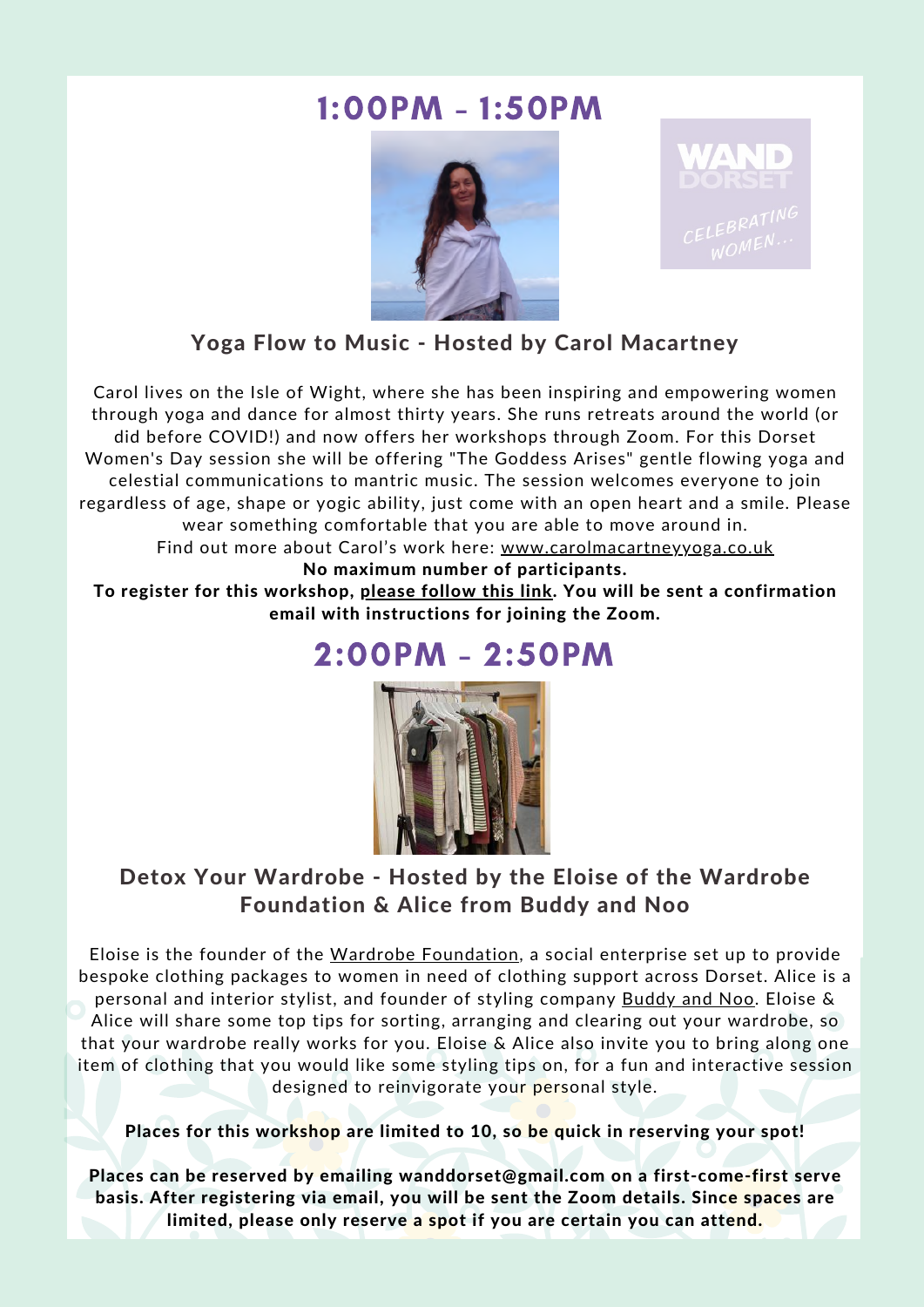### 3:00PM - 3:50PM





#### Dancing for Health - Hosted by Dr Rosaria Gracia

Whether you want to keep fit, have a break in your daily routine or are dealing with particular health circumstances, this session might be just what you are looking for. The session will be fun and nurturing and include a Somatic and fitness section (GYROKINESIS® stretches, Franklin method, Lebed method techniques) and short dances (from Latin to Bollywood, from 80s to current music). The session will start seated, so you will need a chair or stool. Please wear something comfortable that you are able to move around in.

Find out more about Dr Gracia's work here: [www.rosaria-gracia.com](https://rosaria-gracia.com/) No maximum number of participants. To register for this workshop, please follow this link. You will be sent a [confirmation](https://us02web.zoom.us/meeting/register/tZ0ofuCuqz4sHNwryYU26rcVUzAnptCq36aH) email with instructions for joining the Zoom.

### 4:00PM - 4:50PM



#### Appreciating the Art of Handwritten Letters - Hosted by Dinah Johnson, founder of The Handwritten Letter Appreciation Society

Receiving a handwritten letter through the post is a really special treat, and The Handwritten Letter Society is firmly committed to putting the fun and meaning into writing letters. To kick off the session, Dinah will talk about how The Society came into being and the adventures they've had along the way. Next, there will be a short writing activity for participants to do together – you only need to bring a pen and piece of paper/a postcard with you. There will be space to share ideas and inspiration about decorating your letters, as well as time for any Q&As.

Find out more about The Handwritten Letter Appreciation Society here: [www.thehandwrittenletterappreciationsociety.org](https://thehandwrittenletterappreciationsociety.org/)

No maximum number of participants. To register for this workshop, please follow this link. You will be sent a [confirmation](https://us02web.zoom.us/meeting/register/tZMpdOmhpzsiEtFD2uoEGkIjYTVddAbdFBs9) email with instructions for joining the Zoom.